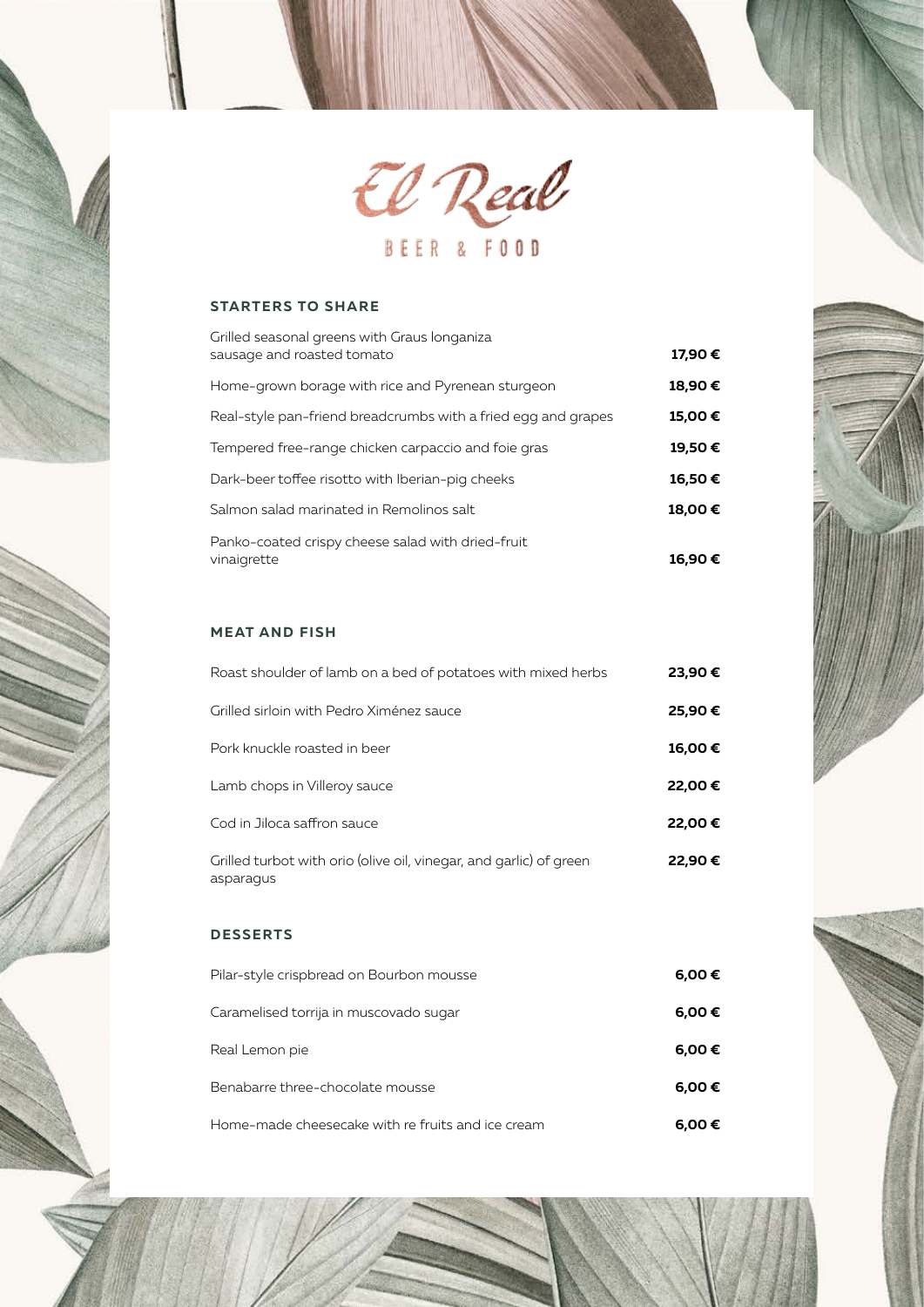

# **APPETISERS FROM OUR CHEF**

| Smoked-eel salad                                                                 | 8,00 € | Fuentes onions stuffed<br>with home-made mi cuit<br>foie gras | 8,00 € |
|----------------------------------------------------------------------------------|--------|---------------------------------------------------------------|--------|
| Butifarra-sausage cannelloni,<br>mushroom sauce, and Patamulo<br>cheese shavings | 8,00 € | Prawns in kataifi pasta and Real<br>mayonnaise                | 8,00€  |
| Yucca and Parmesan<br>croquettes                                                 | 8,00 € | Gyozas with borage and<br>Aragonese cream cheese              | 8,00 € |
| <b>SPECIAL BEERS</b>                                                             |        |                                                               |        |
| <b>HALLERTAU</b>                                                                 | 2,90€  | <b>TOKIO</b>                                                  | 2,90€  |
| <b>CHICAGO</b>                                                                   | 2,90€  | PRAGA                                                         | 2,90€  |
| <b>AMSTERDAM</b>                                                                 | 2,90 € |                                                               |        |

### **LAS NUMERADAS DE ALHAMBRA, SERIES 3: JEREZ**

| AMONTILLADO<br>Amber and sparkling, 7.1% · 0.5 l | 9.00 € | PALO CORTADO<br>Dark amber with a<br>consistent head, 7.6% · | 9.00 € |
|--------------------------------------------------|--------|--------------------------------------------------------------|--------|
| PEDRO XIMÉNEZ<br>Chestnut and silken, 8% · 0.5   | 9,00€  | 0.5 L                                                        |        |

#### **SPARKLING**

| BACH FRIZZANTE MOSCATO<br>Frizzante                      | 12.00€ | <b>GRAMONA IMPERIAL</b><br>Brut Nature (D.O. Cava) | 32,50€  |
|----------------------------------------------------------|--------|----------------------------------------------------|---------|
| REYES DE ARAGÓN El Monje<br>Brut Nature (D.O. Calatayud) | 16.00€ | MOËT & CHANDON<br>Champagne                        | 58.00 € |